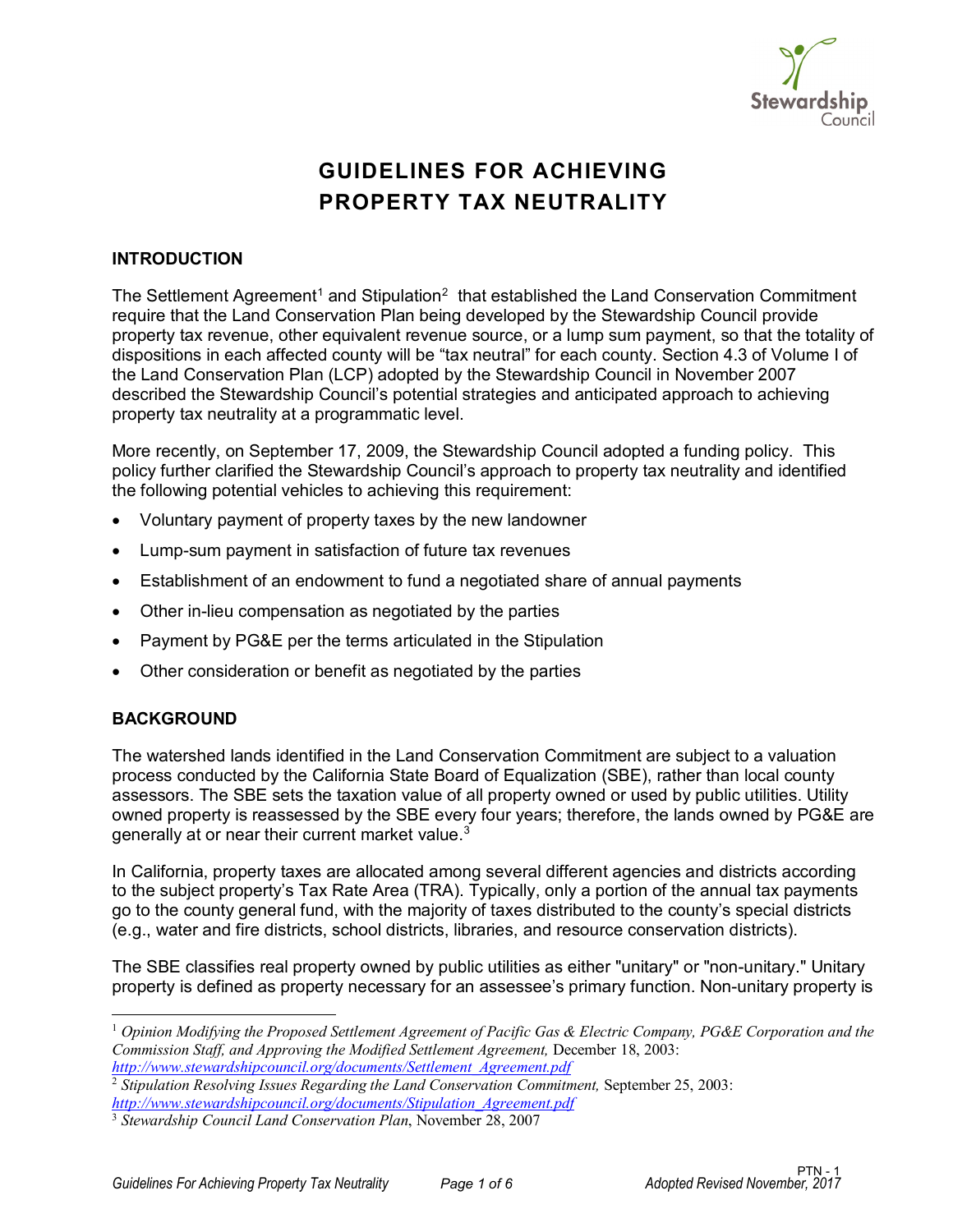

property owned by the assessee, but not used as part of its primary function. The SBE generally assesses both unitary and non-unitary land using typical appraisal methods, such as comparable sales.

PG&E is expected to retain the majority of lands and improvements necessary for the future generation of power (i.e., unitary property). However, in some instances, PG&E may donate lands classified as unitary. Table 1 below lists the acreage and annual taxes for the watershed lands by county as presented in Volume I of the LCP. The estimated total tax liability that would be subject to tax neutrality will depend upon the total acreage transferred, and the types of organization receiving lands.

| County       | Lands Available<br>for Donation | <b>Total Taxes</b><br>(Annual) | <b>Total Taxes</b><br>(Lump) |
|--------------|---------------------------------|--------------------------------|------------------------------|
| Alpine       | 410                             | 2,948                          | \$73,691                     |
| Amador       | $\overline{2,}040$              | \$8,577                        | \$214,431                    |
| <b>Butte</b> | N/A                             | \$0                            | \$0                          |
| Calaveras    | 60                              | \$53                           | \$1,320                      |
| El Dorado    | N/A                             | \$0                            | \$0                          |
| Fresno       | 267                             | \$2,413                        | \$60,334                     |
| Kern         | N/A                             | \$0                            | \$0                          |
| Lake         | 986                             | \$31,844                       | \$796,090                    |
| Lassen       | N/A                             | \$0                            | \$0                          |
| Madera       | 220                             | \$10,271                       | \$256,770                    |
| Mariposa     | N/A                             | \$0                            | \$0                          |
| Mendocino    | 797                             | \$17,011                       | \$425,289                    |
| Merced       | N/A                             | \$0                            | \$0                          |
| Nevada       | 1,867                           | \$13,150                       | \$328,758                    |
| Placer       | 2,683                           | \$46,794                       | \$1,169,882                  |
| Plumas       | 3,278                           | \$40,873                       | \$1,021,828                  |

#### **Table 1 – Estimated Property Taxes From Land Available for Donation3**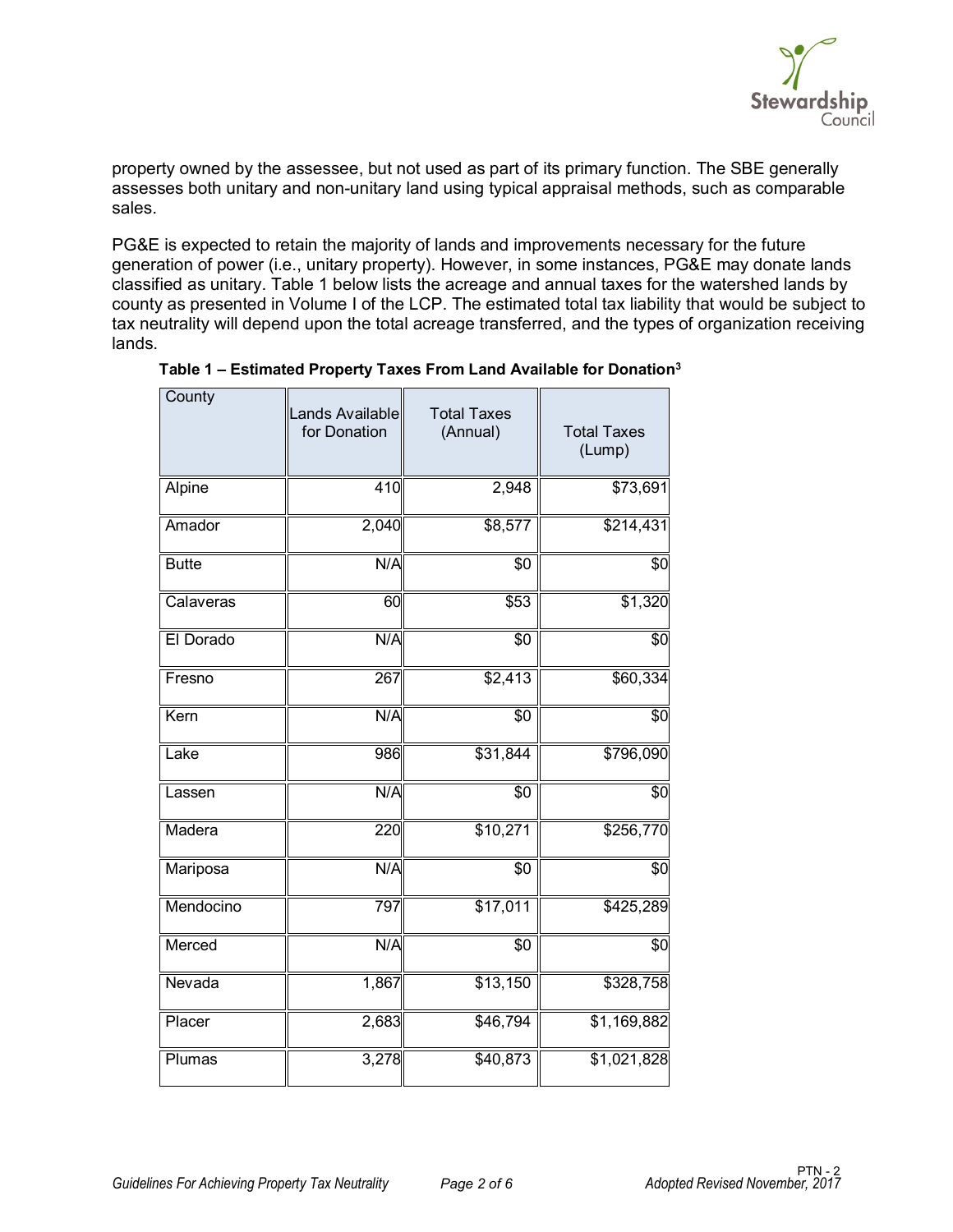

| San Luis<br>Obispo | N/A                                                                                              | \$0       | \$0         |
|--------------------|--------------------------------------------------------------------------------------------------|-----------|-------------|
| Shasta             | 23,386                                                                                           | \$89,727  | \$2,243,172 |
| Tehama             | 151                                                                                              | \$45      | \$1125      |
| Tulare             | N/A                                                                                              | \$0       | \$0         |
| Tuolumne           | 868                                                                                              | \$360     | \$9,9009    |
| Yuba               | 41                                                                                               | \$530     | \$13,256    |
| <b>Total</b>       | \$37,054                                                                                         | \$264,597 | \$6,614,955 |
|                    | <sup>a</sup> This acreage<br>includes lands<br>within parcels that<br>cross county<br>boundaries |           |             |

# **PURPOSE OF PROPOSED GUIDELINES**

The purpose of these guidelines is to establish a standard methodology for addressing property tax neutrality on lands located across 22 affected counties that are subject to the Land Conservation Commitment; and to communicate the general principles and approach regarding the achievement of property tax neutrality. These guidelines are applicable when the Stewardship Council's fee-title donee recommendation will result in transfer of lands to entities that are exempt from paying property taxes on the donated land.

Following the adoption of these guidelines, the Stewardship Council will develop a more specific methodology concerning other elements of property tax neutrality such as:

- Determination of allocations between counties and special districts
- Disbursement of funds after settlement amounts are calculated
- Subsequent changes in property tax allocations and effects on the Stewardship Council's tax neutrality payments
- Effects of inflation and future appreciation of value on property tax neutrality payments

## **OVERARCHING ASSUMPTIONS**

These guidelines are based on the following three overarching assumptions:

**I. Compensation for property taxes will be based on the current property taxes as paid by PG&E at the time of transfer.**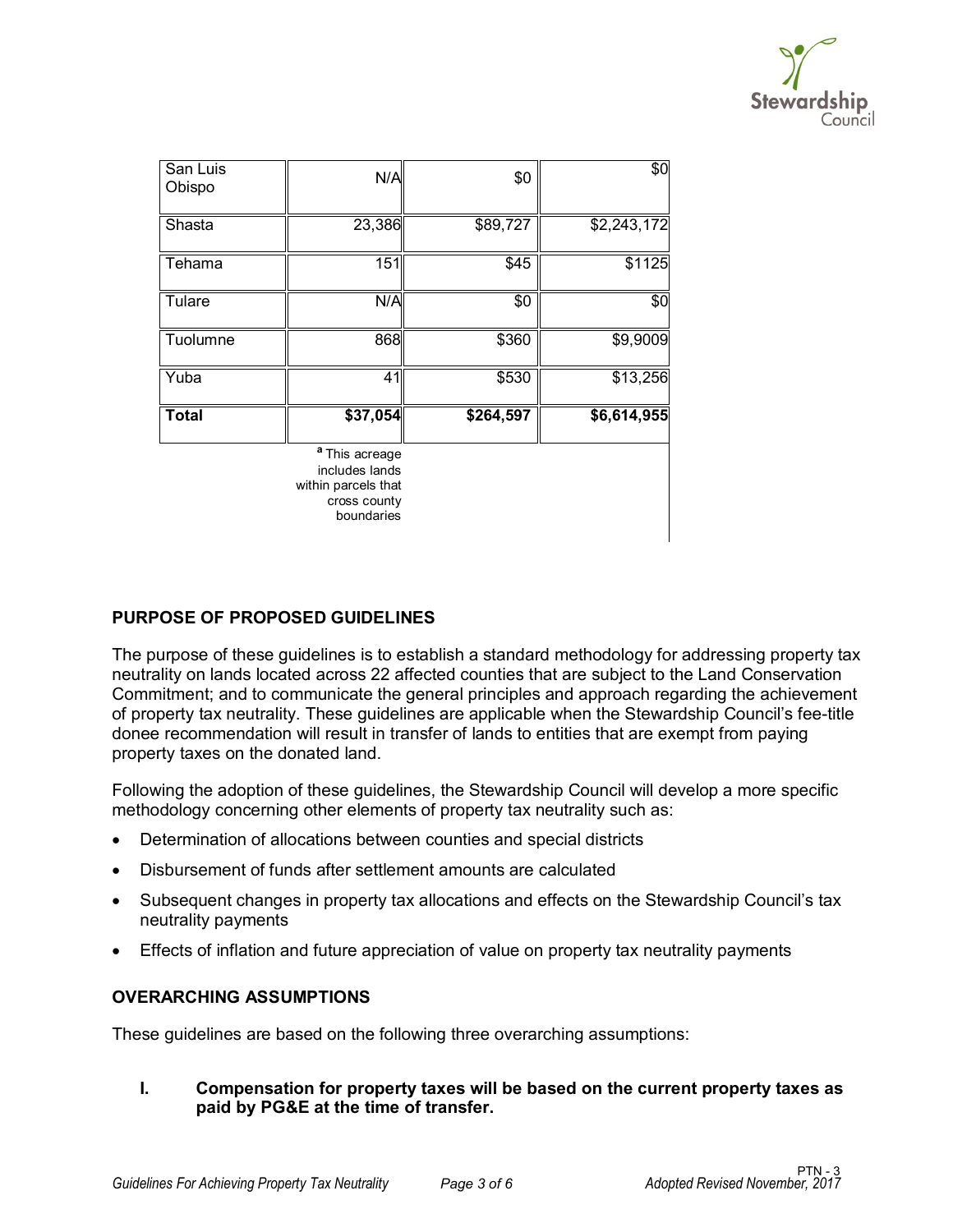

The Stewardship Council will address property tax neutrality based upon the most current property taxes paid by PG&E on the lands being transferred at the time of the actual transfer of fee title from PG&E to the selected donee.

Due to the uncertain nature of timber harvests and similar activities, the Stewardship Council's commitment to the achievement of property tax neutrality does not extend to timber yield tax or any other taxes associated with the conversion of natural resources to revenues by the future landowner.

#### **II. Property tax neutrality includes all property taxes assessed by the State Board of Equalization and distributed between the affected county and special districts**

The property taxes paid to counties are distributed among multiple agencies, including County General Funds, School and Fire Districts, Regional Conservation and Water Districts, and other special districts.

The Stewardship Council's achievement of property tax neutrality applies to all property taxes that would be distributed directly to County General Funds, School and Fire Districts, Regional Conservation and Water Districts, and any other special districts as defined by the applicable Tax Rate Area.

#### **III. The Stewardship Council's tax neutrality commitment extends only to property tax revenues that remain with locally controlled entities.**

The Settlement and Stipulation direct the Stewardship Council to ensure that the effects of distributions be made tax neutral for the affected counties. Therefore, the Stewardship Council's property tax neutrality commitment will not apply to any portion of property tax payments that are subject to apportionment by the State of California.

## **FUNDING PROPERTY TAX NEUTRALITY PAYMENTS**

If lands are transferred to entities which make annual tax or in-lieu payments consistent with any applicable regulations; that entity will be responsible for making tax payments, and its payment methodology would supersede the lump-sum payment described below.

#### **Lump-sum payments**

Lump-sum payments in satisfaction of property tax neutrality would be calculated based upon the net present value of the current taxes as paid by PG&E at the time that lands are removed from the property tax rolls. The lump-sum payment would be calculated based upon the most current assessed value and tax rate at the time of property transfer. The discount rate would be based upon reasonable rates of interest for long-term assets and liabilities.

Lump-sum payments would be allocated based upon the applicable Tax Rate Area at the time of payment. The Stewardship Council envisions making these lump-sum payments as unrestricted payments in lieu of property taxes. Counties and special districts would be free to determine the best use of the funds pursuant to the needs of the county or special district.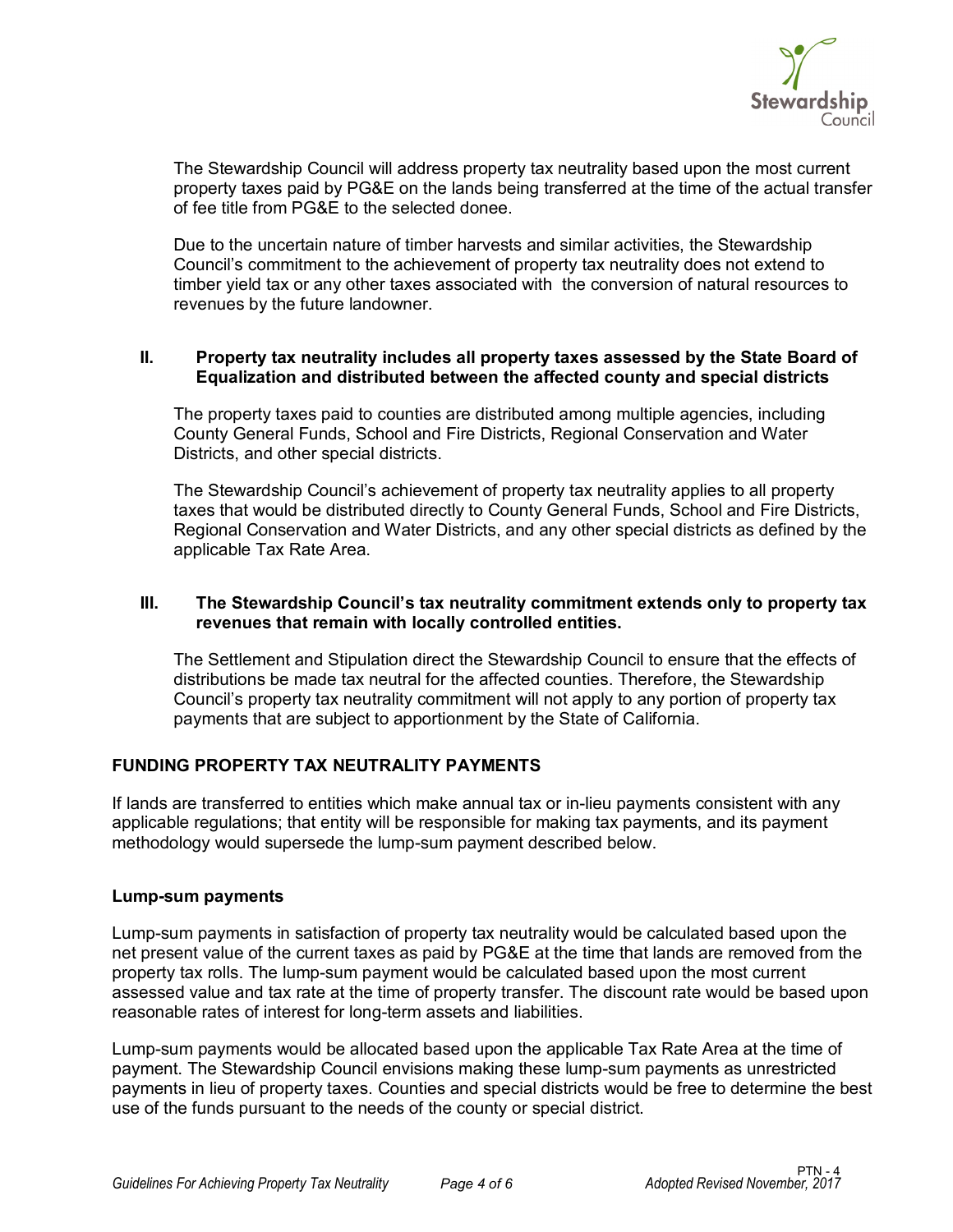

# **ACCEPTANCE OF PROPERTY TAX NEUTRALITY PAYMENTS**

Prior to the disbursement of funding of property tax neutrality the Stewardship Council will ask affected counties and special districts to execute an agreement stipulating that the Stewardship Council's property tax neutrality has been fulfilled for each transaction. The Stewardship Council will work with affected counties and special districts to determine the exact form of acceptance that is acceptable to both parties.

# **PROPOSED GUIDELINES BY DONATION SCENARIO**

The proposed guidelines described below are organized and presented under four different land donation scenarios: donation of lands to counties, state agencies, federal agencies, and Native American tribes and other tax-exempt organizations.

The Stewardship Council expects that any intended payments for property tax neutrality will be a consideration in the selection of donees for lands and in the development of transactional terms related to the preservation and enhancement of beneficial public values.

## **SATISFACTION OF TAX NEUTRALITY WHEN LANDS ARE TRANSFERRED TO COUNTIES**

- The Stewardship Council recognizes that the transfer of lands to counties will result in a reduction of annual property tax revenues. When transferred lands have associated revenues, it is preferable for the revenues to be used for management and enhancement of the lands, rather than for satisfaction of property tax neutrality.
- Therefore, the Stewardship Council will pay 100% of property tax neutrality related to counties, special districts, and other "non-county" recipients when lands are transferred to counties.

## **SATISFACTION OF TAX NEUTRALITY WHEN LANDS ARE TRANSFERRED TO STATE AGENCIES**

- With the exception of the California Department of Forestry and Fire Protection (CAL FIRE), the Stewardship Council will pay 100% of property tax neutrality related to counties, special districts, and other "non-county" recipients when lands are transferred to state agencies.
- Lands transferred to CAL FIRE will be subject to Section 4654 of the California Public Resources Code, which requires annual payments equivalent to taxes levied in the county on similarly situated lands.
- If the transfer of lands to CAL FIRE results in a reduced property tax assessment, the Stewardship Council or CAL FIRE will pay 100% of the difference related to counties, special districts, and other "non-county" recipients.

#### **SATISFACTION OF TAX NEUTRALITY WHEN LANDS ARE TRANSFERRED TO FEDERAL AGENCIES**

• The Stewardship Council recognizes that lands transferred to federal agencies are typically subject to various revenue sharing programs intended to help compensate local governments for the provision of services on federal lands. The Stewardship Council's analysis of these programs